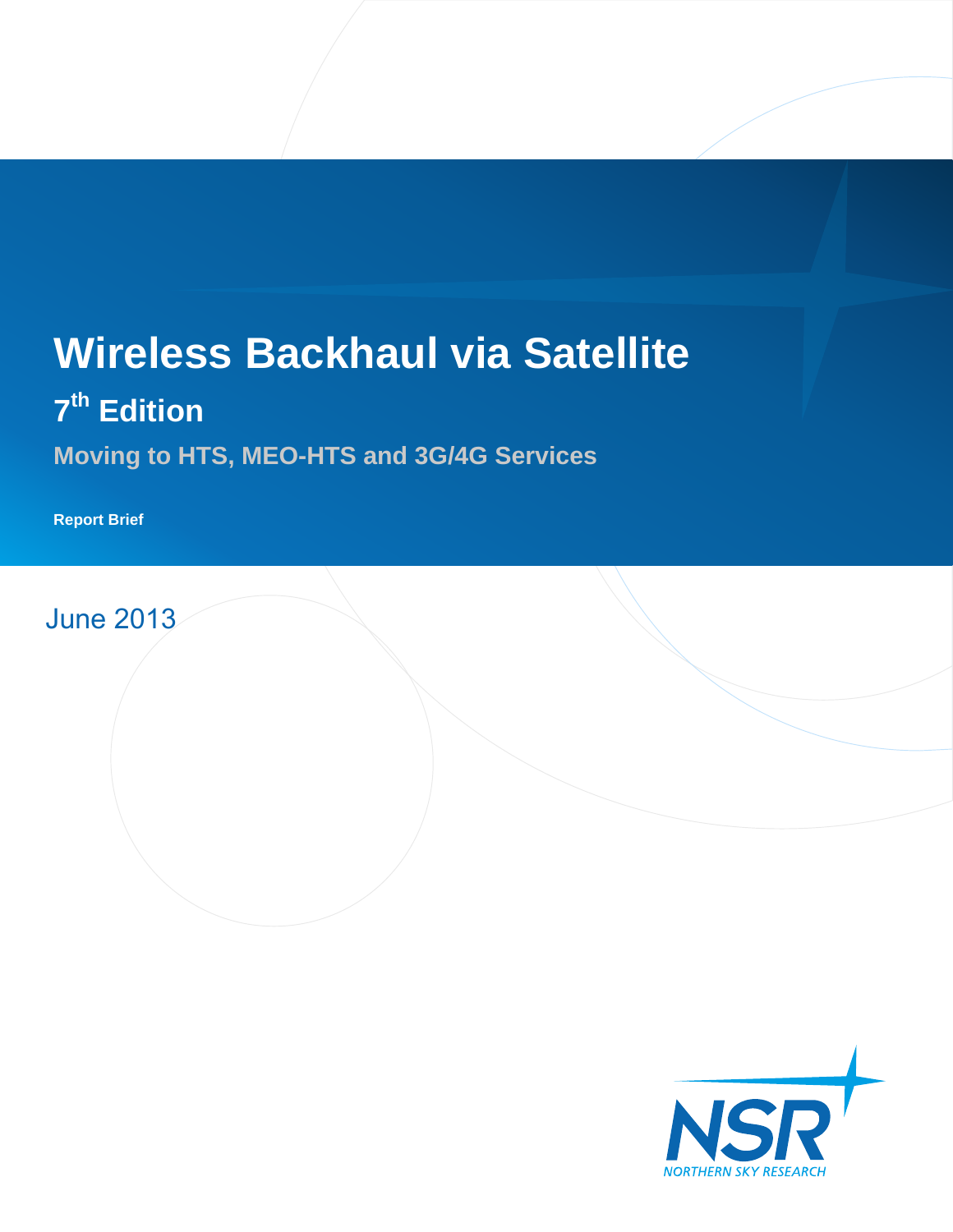

## Report Description

In *Wireless Backhaul via Satellite, 7th Edition* NSR analyzes the upcoming programs and game changing elements in the wireless backhaul via satellite market and offers new perspective for market players looking for the inside edge.

> NSR's 7th generation of WBvS assesses both 3G and 4G prospects and HTS and MEO-HTS propositions from a qualitative and quantitative perspective, giving readers a complete analytical tool to help track the development and advances of this evolving market

> Specific satellite earth station equipment forecasts and picocells for wireless technology solutions are provided per region, both on Fixed Land Towers and Mobility Platforms. The evolution or move towards higher data traffic on IP is quantified as well.

> Wireless Backhaul via Satellite, 7th Edition answers the fundamental questions about wireless backhaul satcom services:

- Which technology offering or satellite program is the most compelling today? Which over the long term? Why?
- Which program or offering wins and which loses?
- Can satellites play in the 3G/4G market? If so, what solution(s) are the best fit?
- Where are SCPC and TDMA headed?
- What is the overall effect of HTS?
- What are the prospects of MEO-HTS?
- What is the overall effect of Wideband Ka-band?
- Who are the key players? What is their market differentiator? Is there one?
- What is the current and long term role of satellite backhaul for each regional market?

#### **Regions Covered**

**North America Latin America Western Europe Central & Eastern Europe Middle East/North Africa Sub Saharan Africa** Asia **Atlantic Ocean Region Pacific Ocean Region Indian Ocean Region**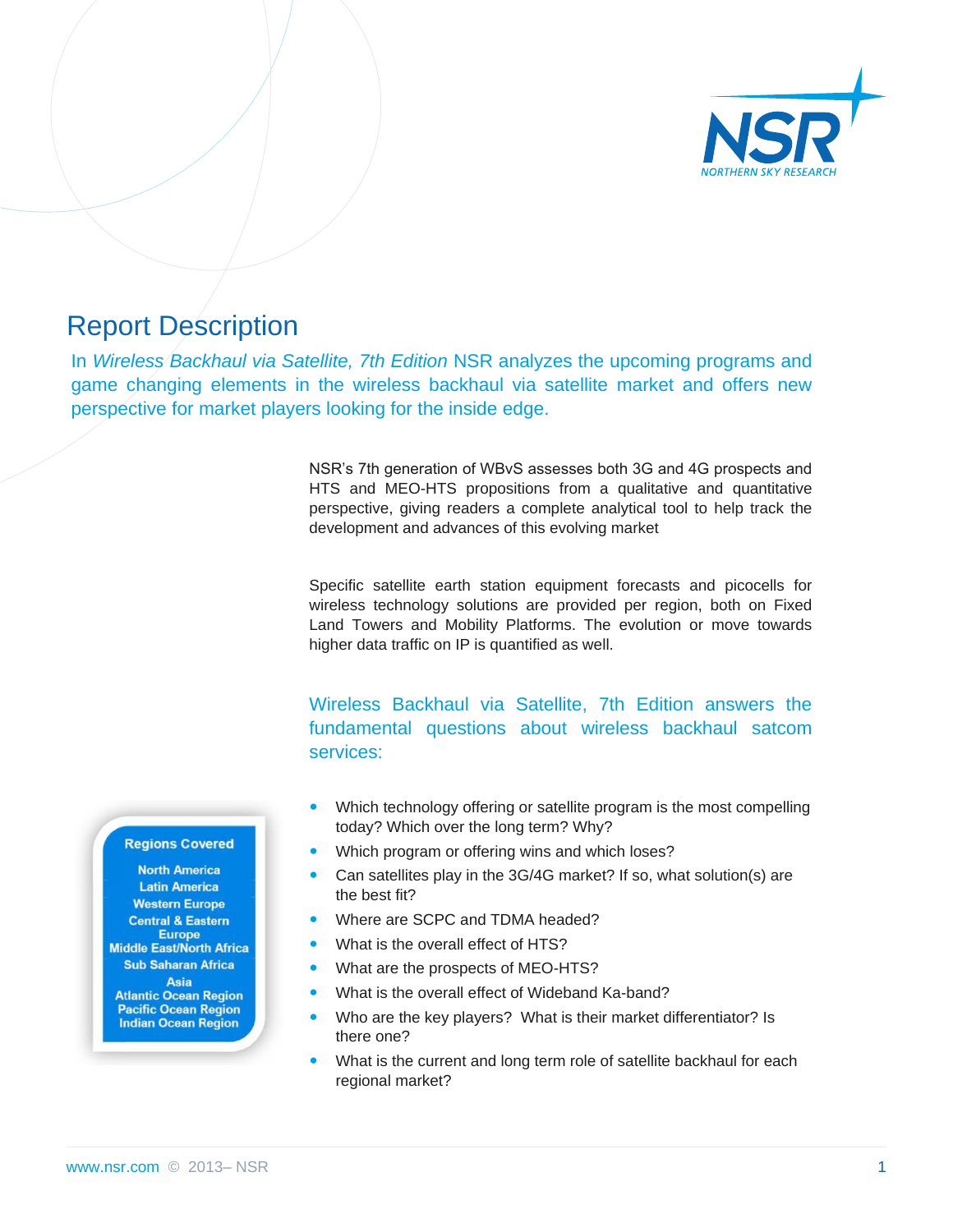

- Which regions provide the best backhaul prospects over the next 10 years?
- What is the expected take-up rate per wireless offering, and what are the implications for satellite-backhauled equipment?
- What level of satellite bandwidth demand is likely to be required in each regional market for the provision of wireless backhaul services?
- What is the impact of wireless broadband connectivity to the satellite backhaul market?
- How do prices affect market take-up for satellite backhaul solutions?

## **NSR's Wireless Backhaul via Satellite, 7th Edition Report Highly Detailed Forecasts and Hundreds of Data Points**

#### **Unparalleled Market Forecasts**

- Satellite Backhauled Sites, by Technology Platform
	- **Satellite Backhauled Sites, by**
	- $\circ$  2G/2.5G
	- 3G/4G
- **Annual Unit Shipments of Satellite-based Equipment**
- **Installed Base & Unit Shipments of Backhaul Earth** 
	- **Stations**
	- o Legacy SCPC
	- o Legacy TDMA
	- o Next-Generation Systems
- Pricing
- **C-band Transponder Demand**
- **Ku-band Transponder Demand**
- The HTS Impact
- MEO-HTS Demand
- **Wideband Ka-band Demand** 
	- **Picocells**
	- o Land
	- o Maritime o Aeronautical

www.nsr.com © 2013– NSR 2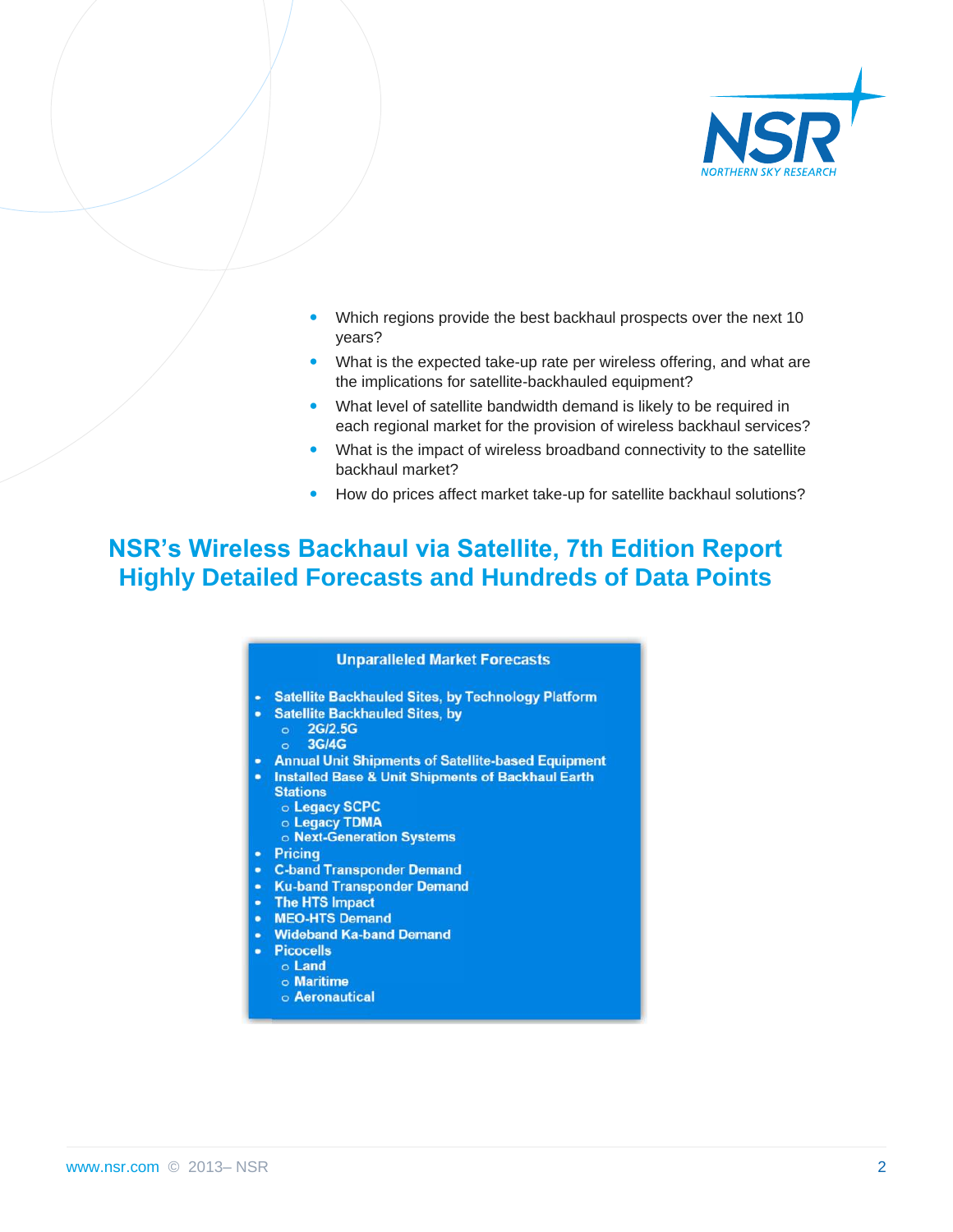



## The NSR Difference

After calling the market transition from legacy systems to next-gen programs in it's 6th edition NSR's Wireless Backhaul via Satellite, 7th Edition investigates the shift systems as well as soon-to-be-launched programs will succeed or experience serious challenges over the short to long term.

WBvs7 continues the NSR tradition of providing an honest assessment of market worth by assessing and scrutinizing the value proposition of market players in Fixed Land-based Towers and the emerging Mobility Platforms segments. Wireless Backhaul via Satellite, 7th Edition assists the reader in navigating various market segments, regions and platform choices for this promising but risky business landscape.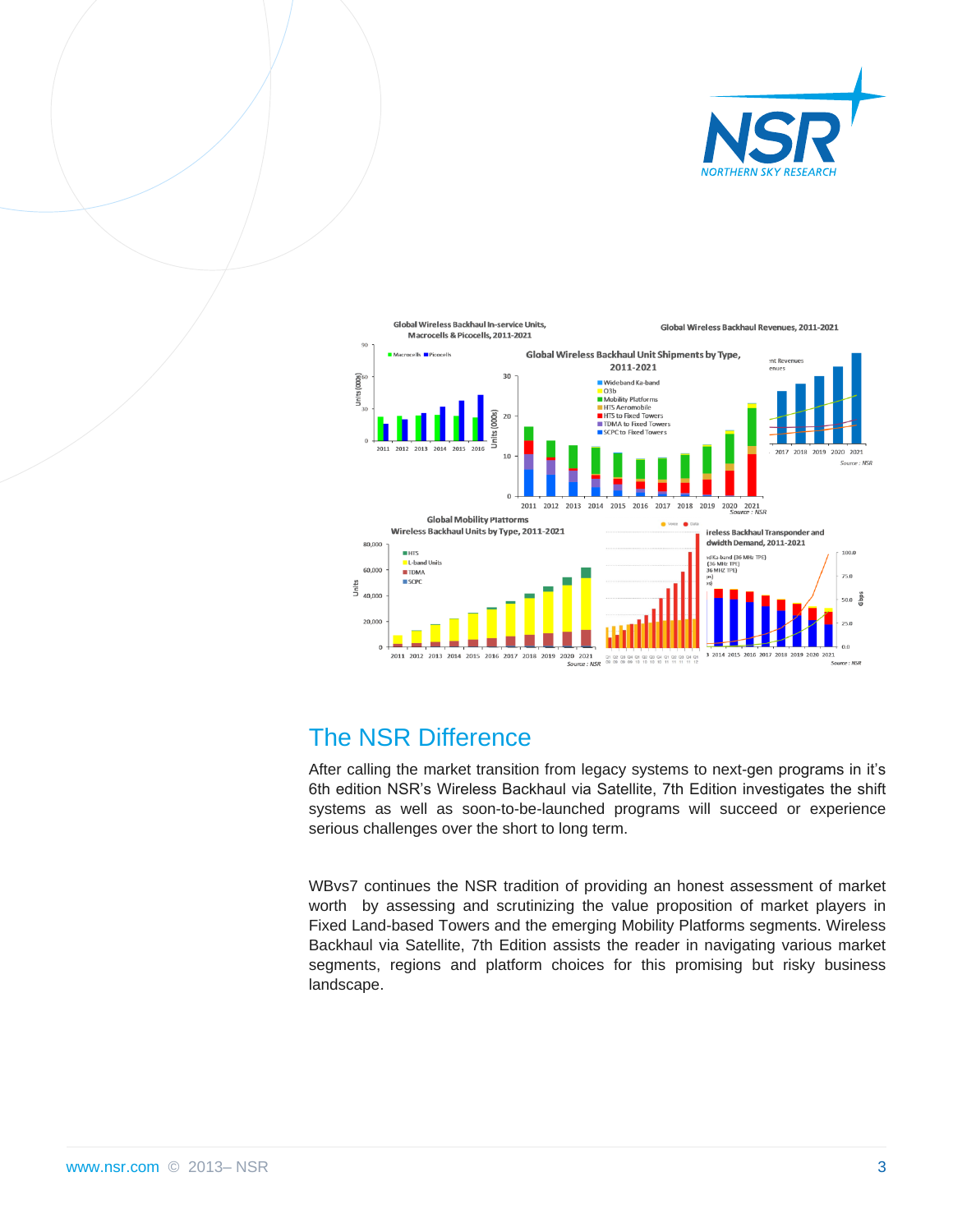

## Key Findings



#### NSR's WBS7 Report Data Segmentation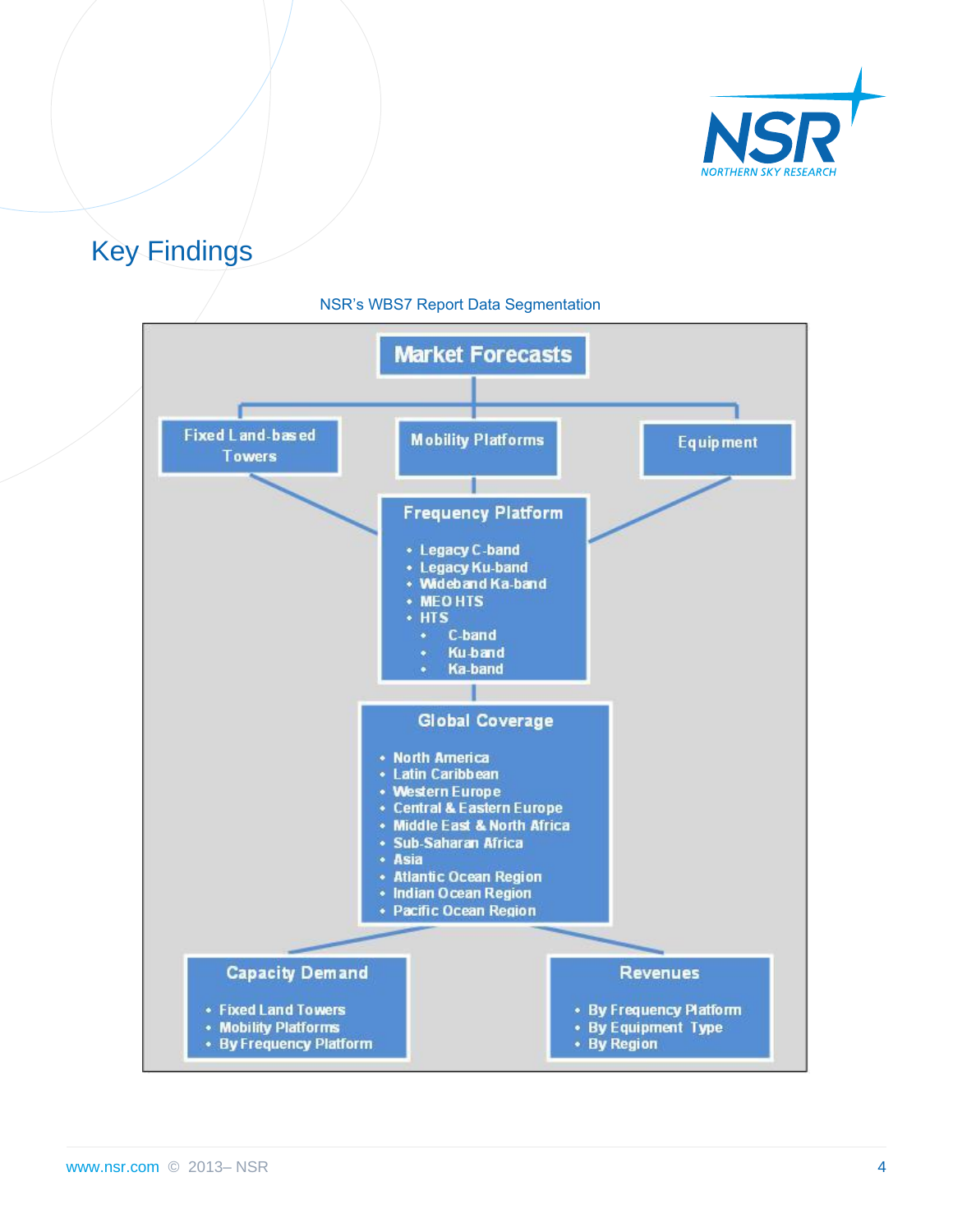

## Who Should Purchase this Report:

- Satellite Operators
- Satellite Service Providers
- Satellite Equipment Manufacturers
- Mobile & Cellular Service Providers
- Mobile & Cellular Equipment Manufacturers
- Wi-Fi and WiMAX Market Players
- National Telephony Operators
- Wireless Trade Associations



#### Global Wireless Backhaul via Satellite Units, 2012-2022

### Primary Elements of the Report Include:

- **Market Analysis**
	- **Vendor Analysis** competitive positioning and NSR's analysis of those best positioned to succeed
	- **Business Case Considerations**
		- Rural/Underserved Areas Bandwidth Requirements
		- ARPU Levels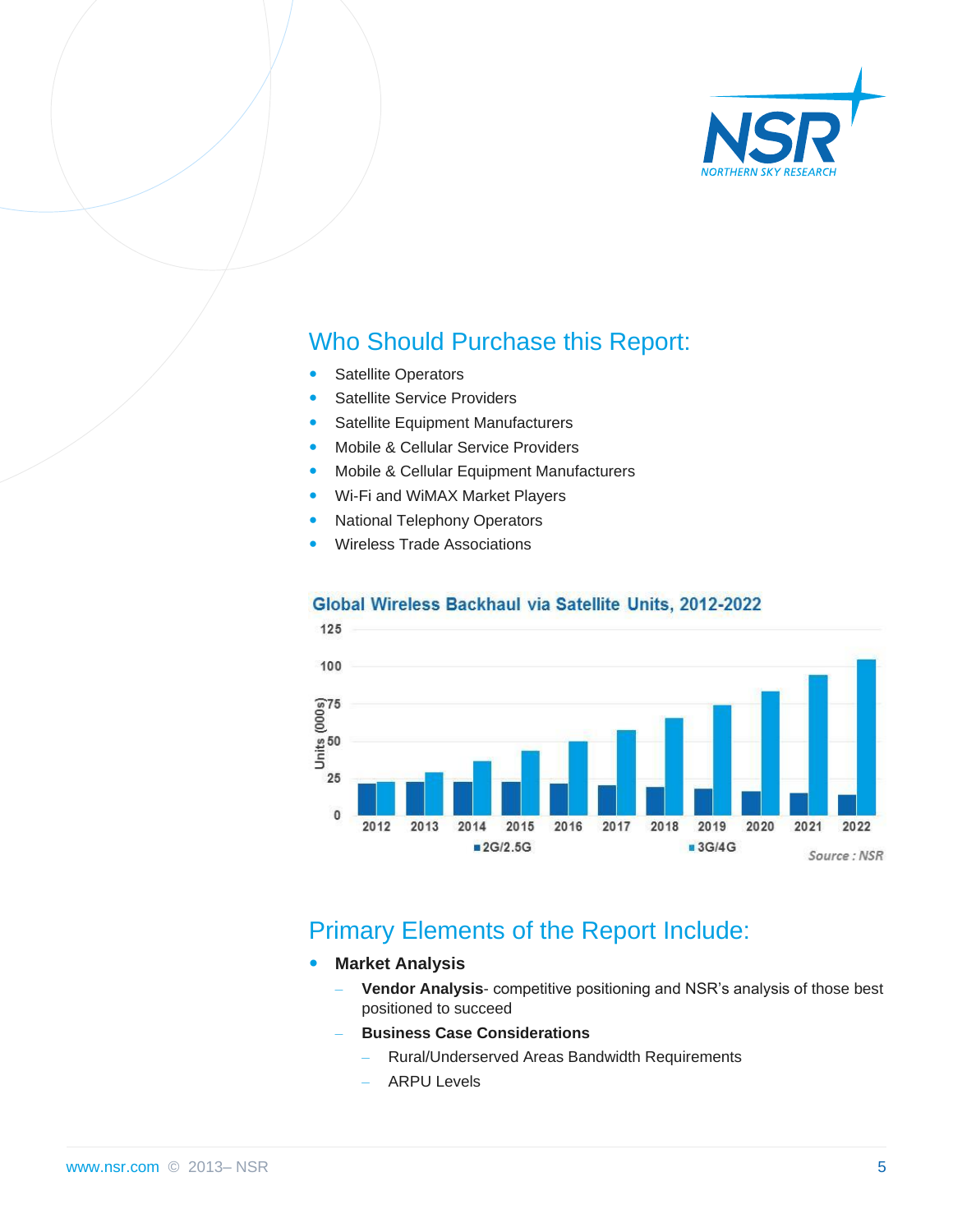

- Operator Considerations in provisioning 3G/4G in Rural/Underserved Areas
- Data Traffic
- **Pricing Trends and Analysis**
	- Transponder Demand
	- Demand for HTS & MEO-HTS
		- BTS Equipment by Type
			- Traditional Equipment
			- Next-Generation Equipment
			- Macrocells & Picocells
- **Market Forecasts (2012-2022)**
- **Platform Type**
	- Land-based Towers
	- Mobility Platforms
- **Capacity/Frequency Bandwidth Demand and Revenues**
	- C-band
	- Ku-band
	- Wideband Ka-band
	- HTS
	- MEO-HTS
- **Legacy Systems Installed Base and Equipment Revenues**
	- SCPC
		- $-2G/2.5G$
		- 3G/4G
	- TDMA/ IP VSATs
		- 2G/2.5G
		- 3G/4G
	- **Next-generation Systems Installed Base and Equipment Revenues**
		- **Macrocells**
		- Microcells, Picocells, Small Cells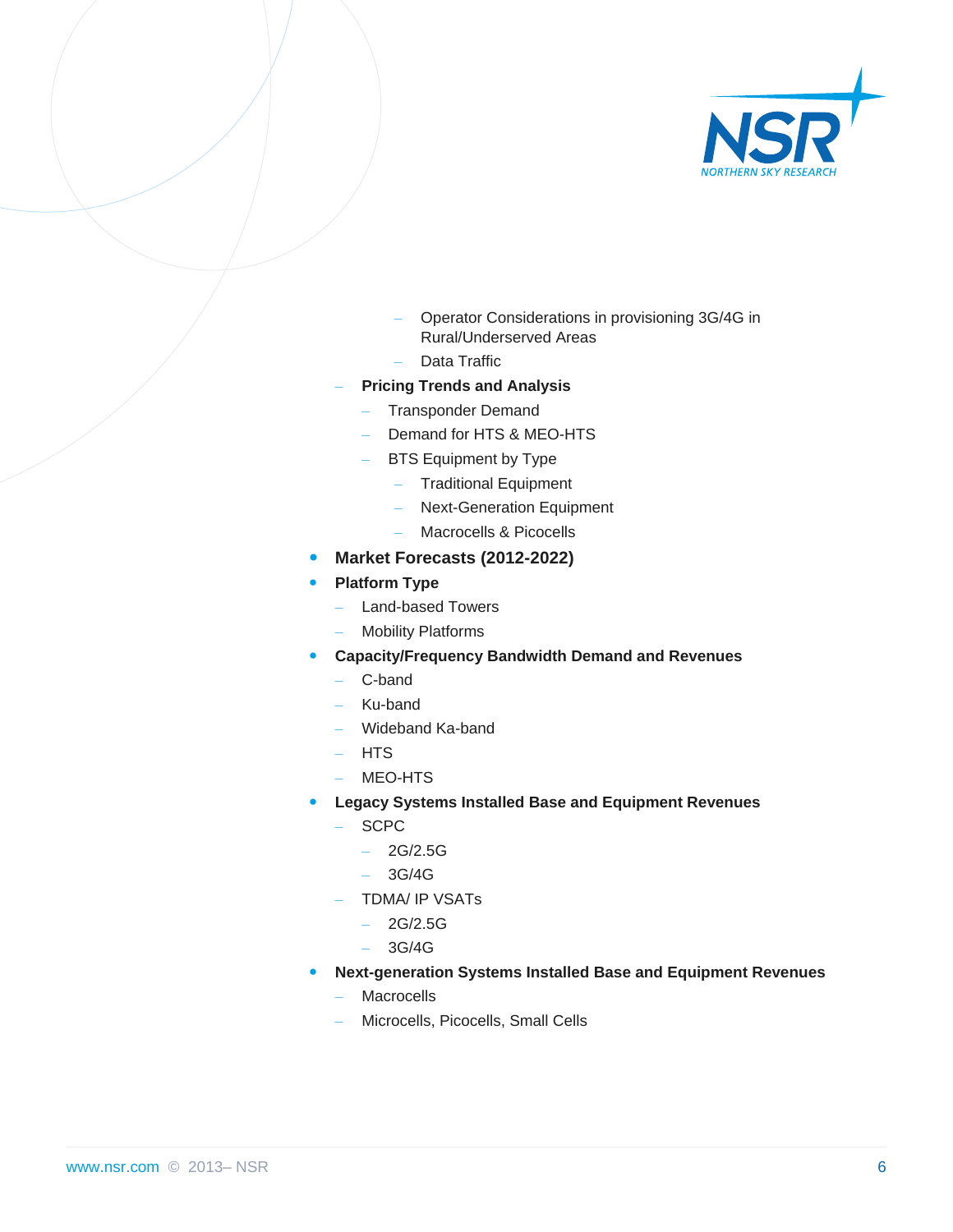

## Executive Summary

With iPSTAR paving the way for the shift to next-generation platforms, soon-to-be-launched programs such as O3b, EPIC, Global Express and other regional HTS are expected to impact key regions, specifically Asia, North America, Latin America and Africa.

> In 2013, the Wireless Backhaul via Satellite market is in the early stages of the transition or shift from legacy SCPC and TDMA solutions running on C-band and Ku-band transponders to next-generation solutions, specifically HTS and O3b. HTS, notably iPSTAR has proven a business case for 3G services and continues to establish a solid foothold in the market with 4G being trialed as the next step and perhaps evolution of the backhaul market via satellite.

> The much awaited launch of O3b in 2013 will immediately impact the market via implementation of its pre-assigned or backlogged contracts, while Intelsat's upcoming EPIC platform appears to be aggressively positioning itself for the shift as well. Inmarsat's Global Express appears to be a game changer in the Mobility Platforms segment, while other HTS players that have not targeted wireless backhaul are now taking a more serious look at the business opportunity.

## Report Overview and Key Findings

The wireless backhaul market is expected to show varied opportunities within the forecast period. The market includes three core segments, and each one is expected to exhibit positive growth with Mobility Platforms accounting for the highest levels of market expansion as well as the highest levels of revenue.

In terms of in-service units, although the aggregate market appears steady, individual platforms and their corresponding penetration within a 10-year period show different trends. Mobility Platforms are expected to be the most stable and the most robust in terms of growth followed by HTS for Fixed Land Towers. O3b and HTS Aeromobile are expected to show steady growth in installed units as well. However, Legacy SCPC and TDMA systems are expected to decline in favor of newer technologies, which is the most pronounced manifestation of the market shift.

Regionally, the top market in revenue terms is expected to Asia. North America, Sub Saharan Africa and Latin America can be considered the second tier of regional demand where market shares are closely aligned. Asia, Sub Saharan Africa and Latin America are dominant in the Fixed Land Tower market, while North America is highly dominant in the Mobility Platforms segment. The third tier of

| Global Revenues 2012-2022 |                |
|---------------------------|----------------|
| <b>Cumulative</b>         | \$19.4 Billion |
| Asia                      | 24.4%          |
| <b>NAM</b>                | 13.9%          |
| <b>SSA</b>                | 13.6%          |
| <b>LATAM</b>              | 13.4%          |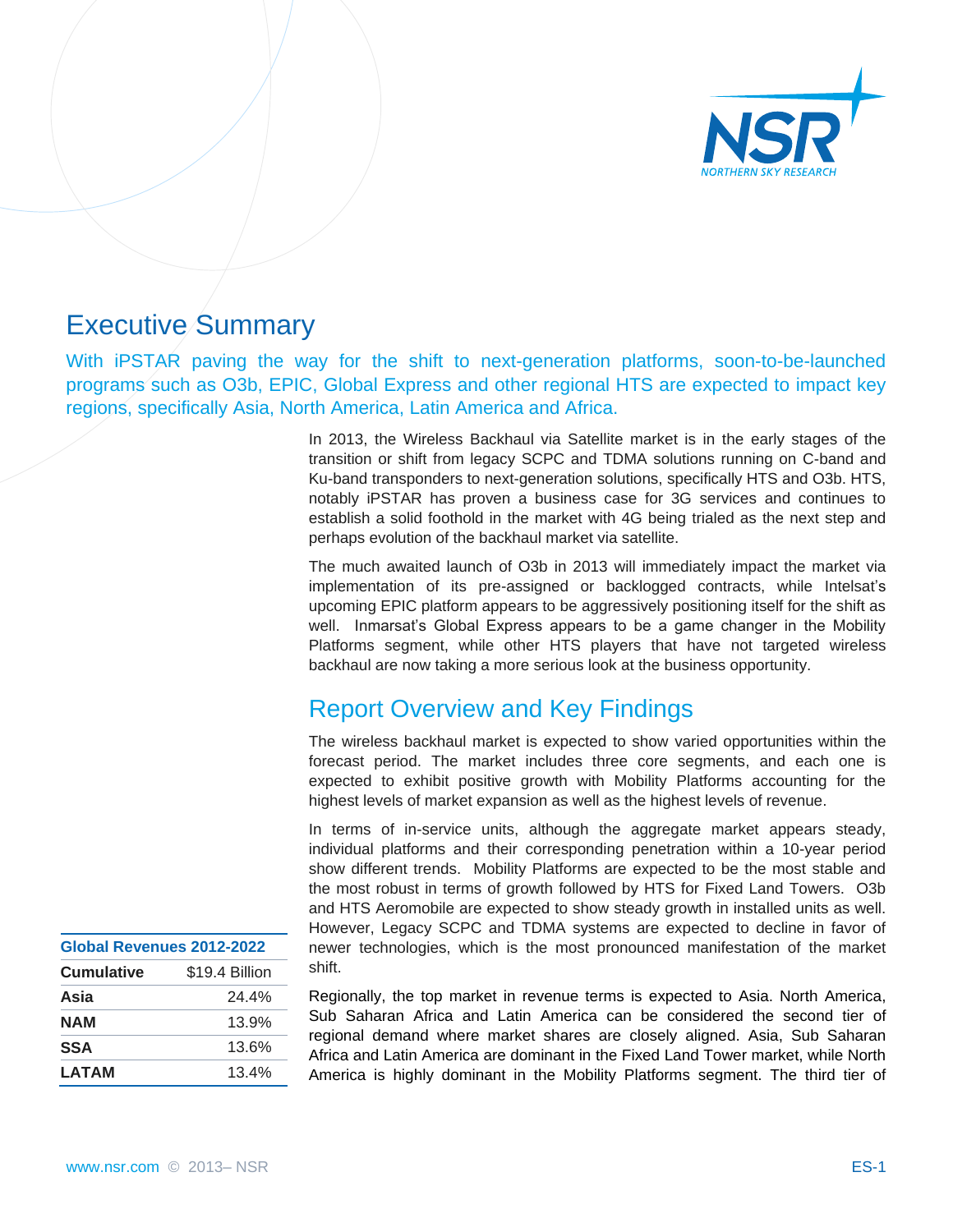

demand can be found in Western Europe, Central and Eastern Europe, Middle East/North Africa and the ocean regions.



#### **Exhibit 1: Global Wireless Backhaul In-service Units, 2012-2022**

Finally, 3G/4G services are expected to take hold at a fast rate. Driven by Mobility Platforms as well as the steady increase in Fixed Land-based Tower deployments, NSR expects 2G/2.5G services to decline incrementally within the forecast period.

CAPEX and OPEX remain key factors that have to be addressed, which could ultimately lead to market dominance by a single platform

## Bottom Line

The wireless backhaul market is in transition at many levels:

- Legacy SCPC/TDMA systems running on C-band and Ku-band transponders are expected to move to next-generation systems, specifically HTS and MEO HTS;
- Demand for Macrocells is expected to be outpaced by Picocells;
- 2G/2.5G installations will give way to 3G/4G deployments.

Regionally, the market has the following dynamics:

- The Fixed Land Tower market is a developing country proposition;
- The Mobility Platforms market is mainly a developed country market offering; however, wealthy consumers in emerging and developing country markets are likewise contributing to growth;
- The development of affordable form factors as well as the bandwidth heaviness of content drives the need for 3G/4G services even in areas where ARPU levels are a fraction of developed urban markets.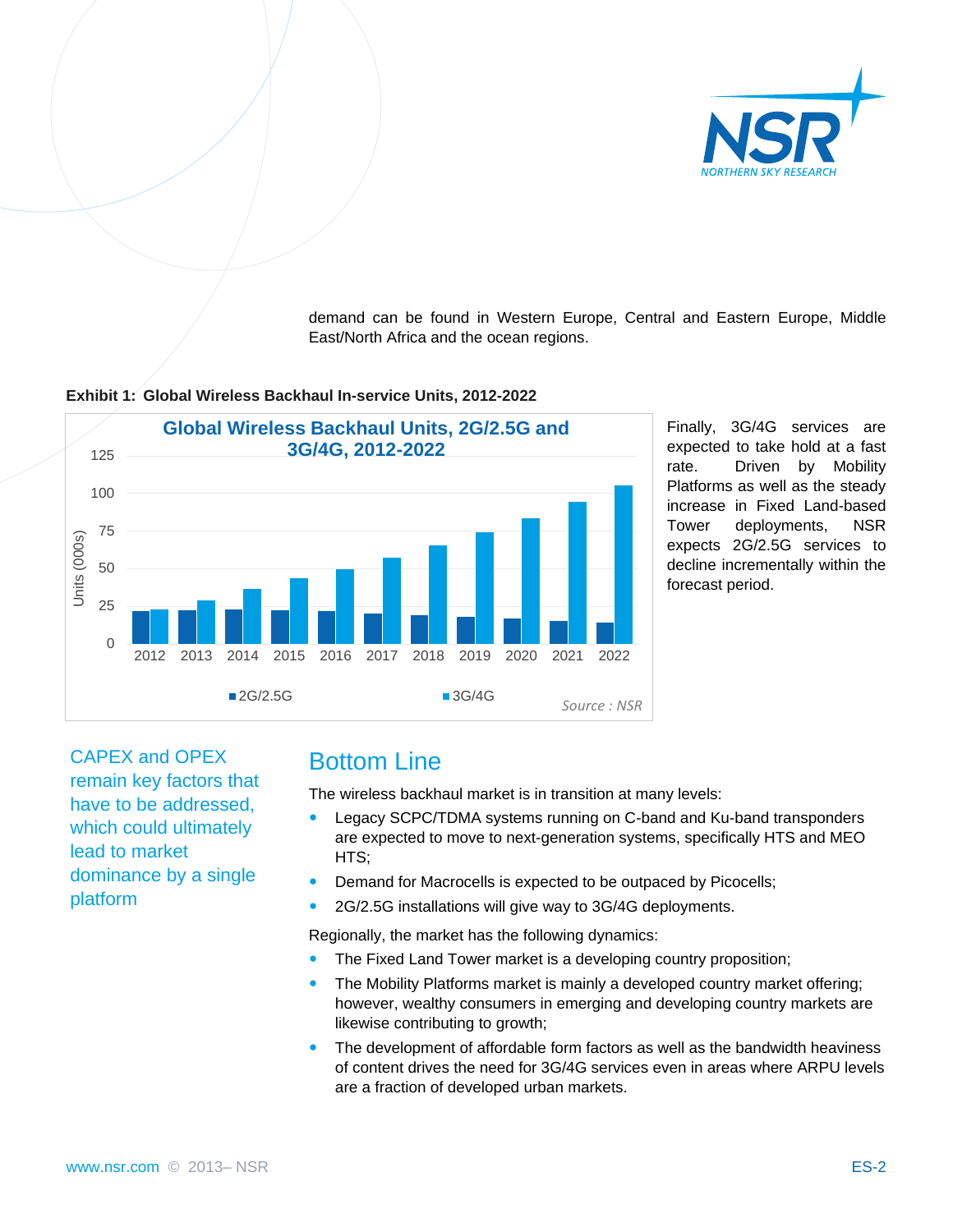

## Table of Contents

## Executive Summary

### Market Overview

 Overall Market Trends and Issues Traffic Patterns for Voice & Data Trends in 3G/4G Use Rural Requirements and Application Trends Key Next-generation Programs – iPSTAR Key Next-generation Programs – O3b Key Next-generation Programs – Intelsat EPIC Key Next-generation Programs – Inmarsat's Global Express (IGX) Key Next-generation Programs – Bottom Line Legacy Versus Next-generation Solutions Legacy SCPC on C-band and/or Ku-band Transponders Legacy TDMA on C-band and/or Ku-band Transponders L-band Wideband Ka-band **HTS**  MEO-HTS (O3b) Global Market Forecasts Bandwidth Forecasts Equipment Forecasts In-service Unit Forecasts Regional Breakdown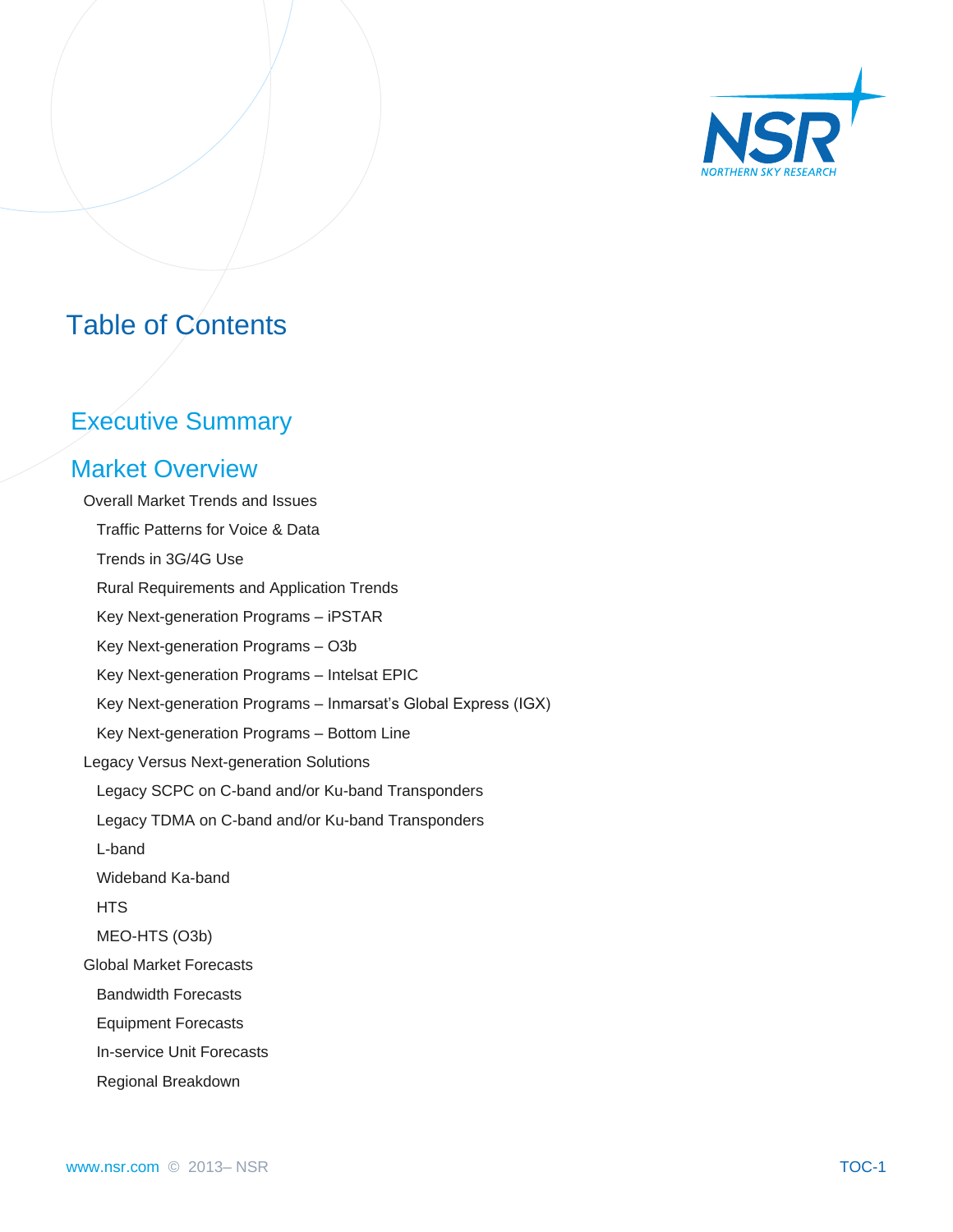

 In-service Units Total Revenues Equipment Unit Shipments Pricing Analysis Bottom Line

## Wireless Backhaul Services to Fixed Land-based Towers

 Market Overview Market Forecasts by Segment

Key Findings

Breakdown by Cell Size

2G/2.5G & 3G/4G Breakdown

Bandwidth Requirements

Regional Breakdown – Revenues

Regional Breakdown – In-service Units

North American Revenues

Latin American Revenues

Western European Revenues

CEEU Revenues

MENA Revenues

SSA Revenues

Asian Revenues

Legacy SCPC & TDMA

TDMA Macrocells & Picocells

Legacy SCPC

Legacy TDMA

Legacy SCPC & TDMA Capacity Revenues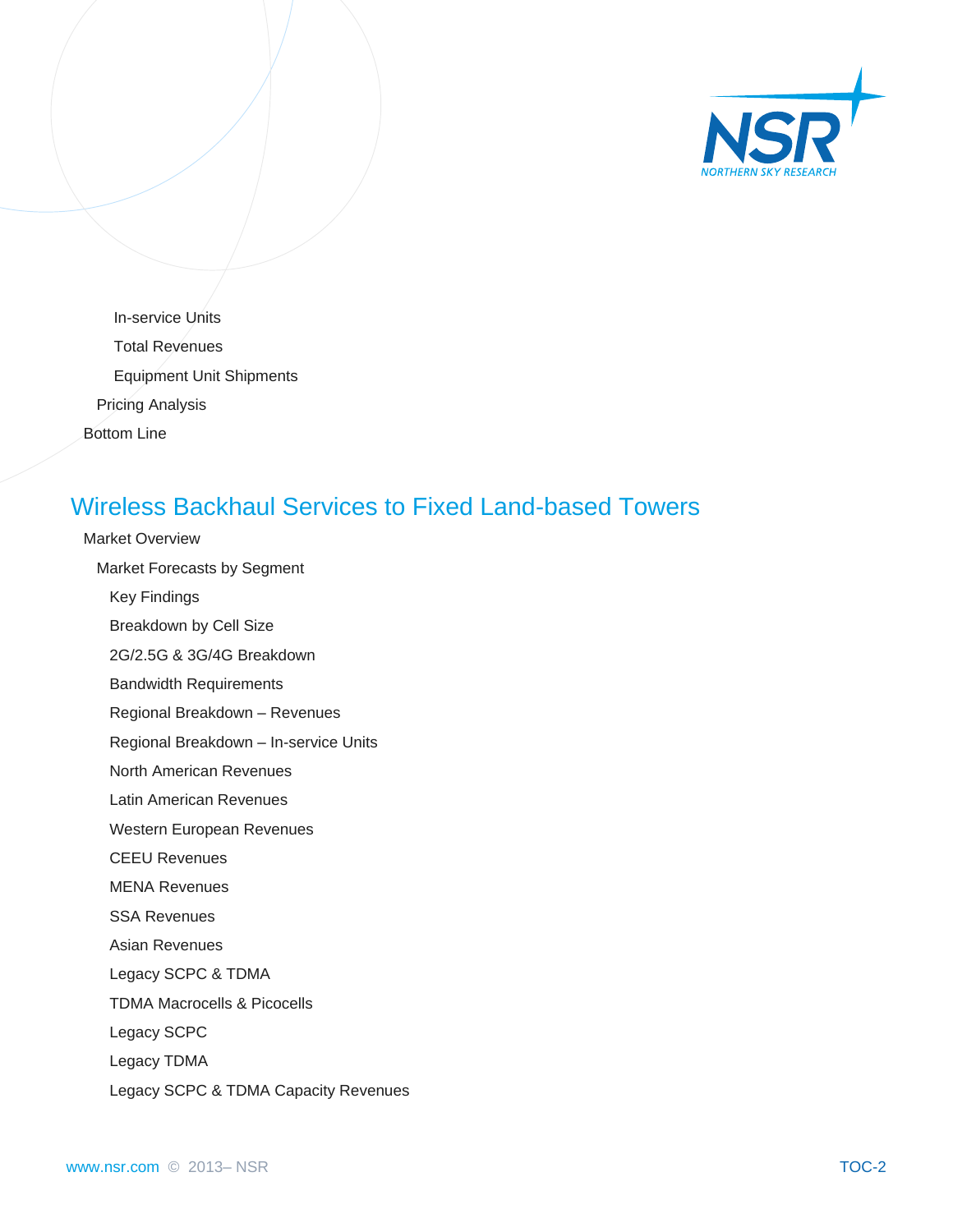

 Regional Trends **HTS**  MEO-HTS (O3b) Wideband Ka-band (Newsat) The Bottom Line

## Wireless Backhaul Services to Mobility Platforms – Land, Air & Sea

 Market Overview Market Forecasts by Segment Total Wireless Backhaul via Satellite Revenues – Mobility Platforms Key Findings ARPU Trends Regional Breakdown Land, Air & Sea Transponder Leases and Revenues – Mobility Platforms Bandwidth Demand Bandwidth Revenues In-service Units – Mobility Platforms Cell Size Trends Mobility Platforms – Land Mobile Segment Land Mobile Trends - Units Land Mobile Trends - Revenues Land Mobile Trends - ARPU Land Mobile Trends – Capacity Requirements Mobility Platforms – Aeronautical Segment Aeronautical Trends - Units Aeronautical Trends - Revenues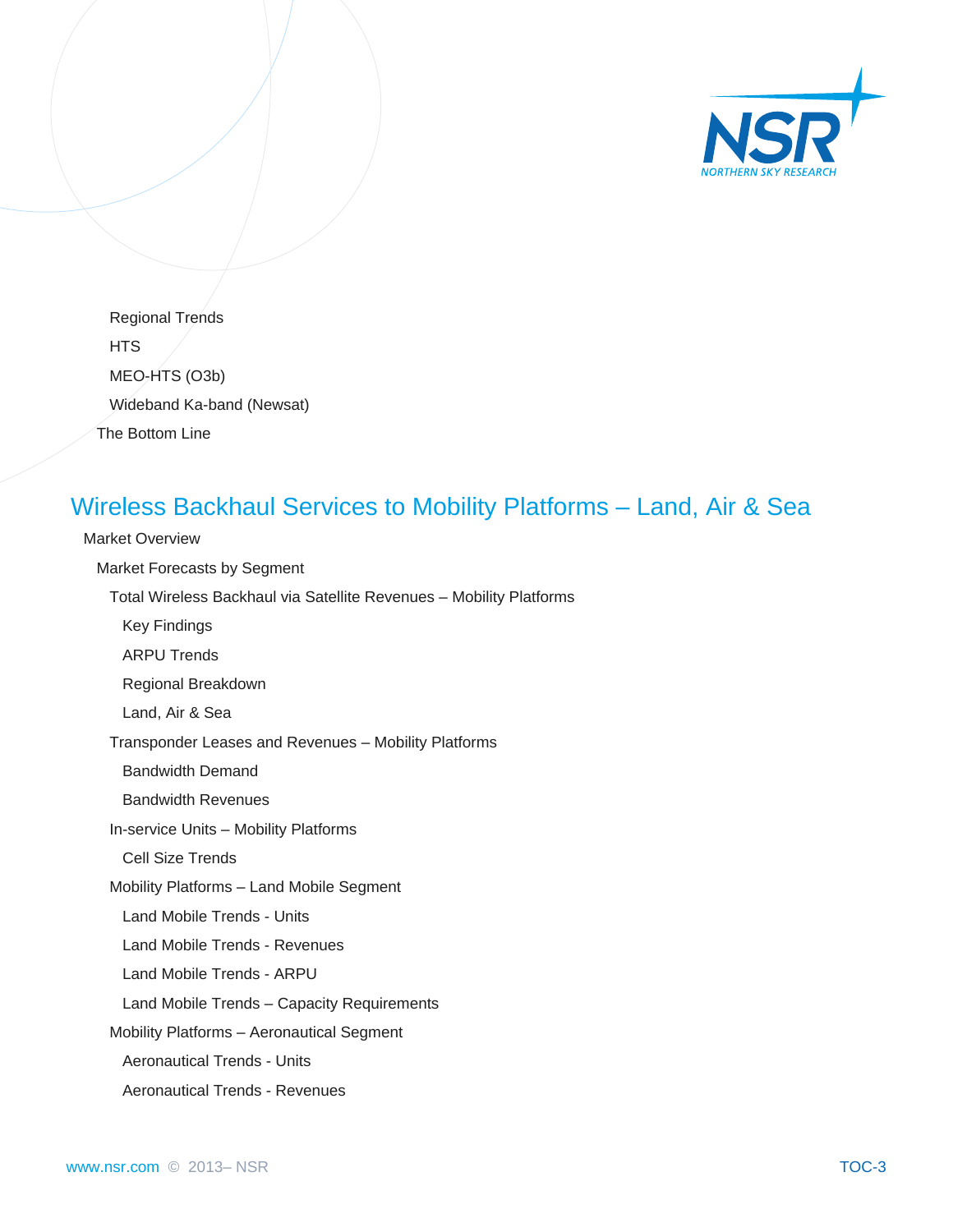

 Aeronautical Trends - ARPU Aeronautical Trends – Capacity Requirements Mobility Platforms – Maritime Segment Maritime Trends - Units Maritime Trends - Revenues Maritime Trends - ARPU Maritime Trends – Capacity Requirements Bottom Line

## Wireless Backhaul Equipment

### Market Overview

Market Forecasts by Segment

Total Wireless Backhaul via Satellite Equipment- Global Forecast

CPE Price Trends

Total Wireless Backhaul via Satellite Equipment Revenues, by Region

Total Wireless Backhaul via Satellite Equipment Revenues, by Platform

Total Wireless Backhaul via Satellite Equipment, by Cell Size

Total Wireless Backhaul via Satellite Equipment- Total Unit Shipments

Total Wireless Backhaul via Satellite Equipment- Unit Shipments by Region

Total Wireless Backhaul via Satellite Equipment- Unit Shipments by Platform

Total Wireless Backhaul via Satellite Equipment- Unit Shipments by Cell Size

Total Wireless Backhaul via Satellite Equipment – Mobility Platforms

Unit Shipment Trends

Revenue Trends

Total Wireless Backhaul via Satellite Equipment – Legacy SCPC & TDMA

Unit Shipment Trends

Revenue Trends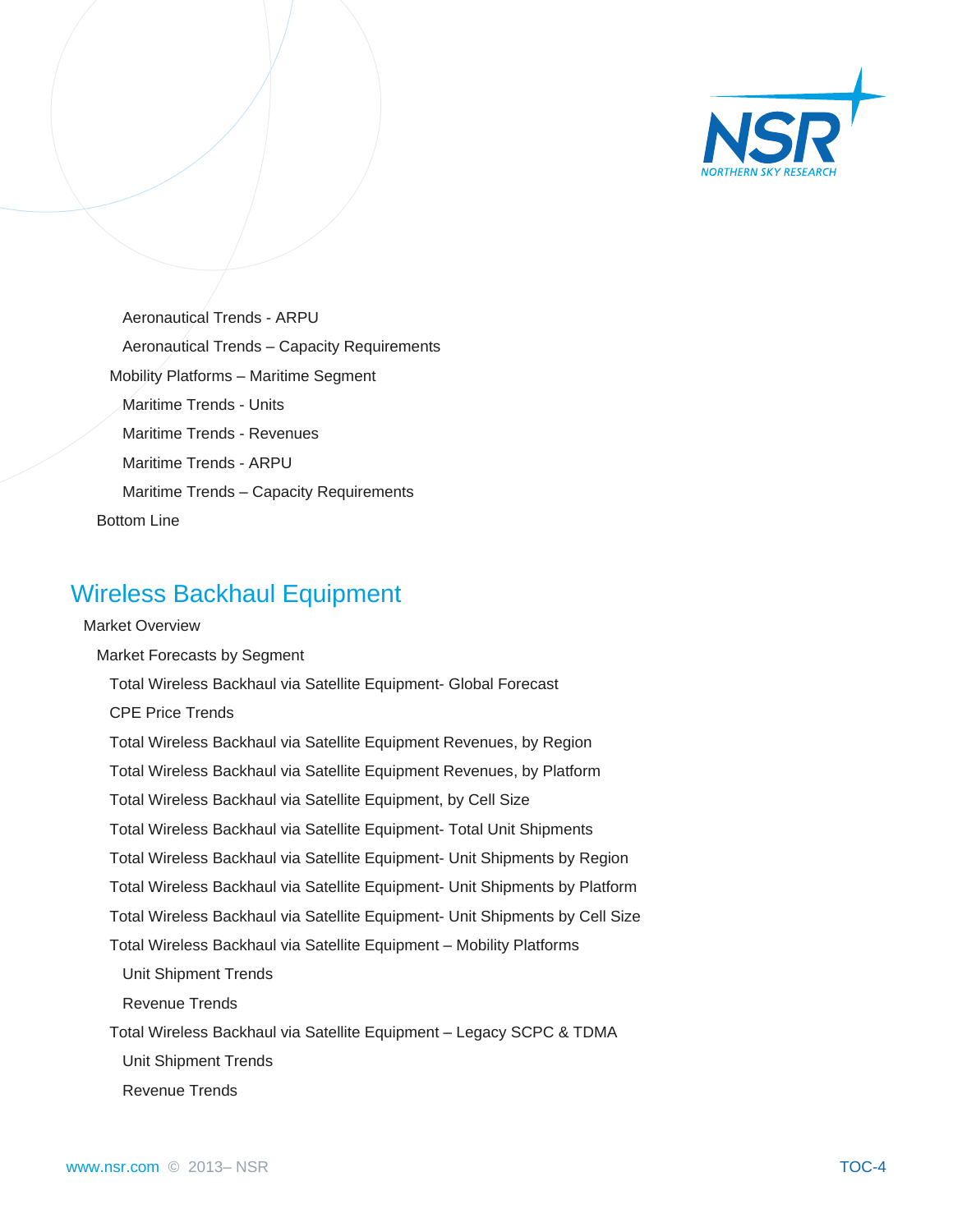

 Total Wireless Backhaul via Satellite Equipment – Wideband Ka-band Wideband Ka-band Trends Total Wireless Backhaul via Satellite Equipment – HTS Fixed Land-based Towers HTS Fixed Land-based Tower Trends Total Wireless Backhaul via Satellite Equipment – MEO-HTS or O3b MEO-HTS or O3bTrends Bottom Line

## Appendix

 Methodology Transponder Capacity Forecasts for Legacy Systems HTS and MEO-HTS Capacity for Next-generation Systems Equipment Forecasts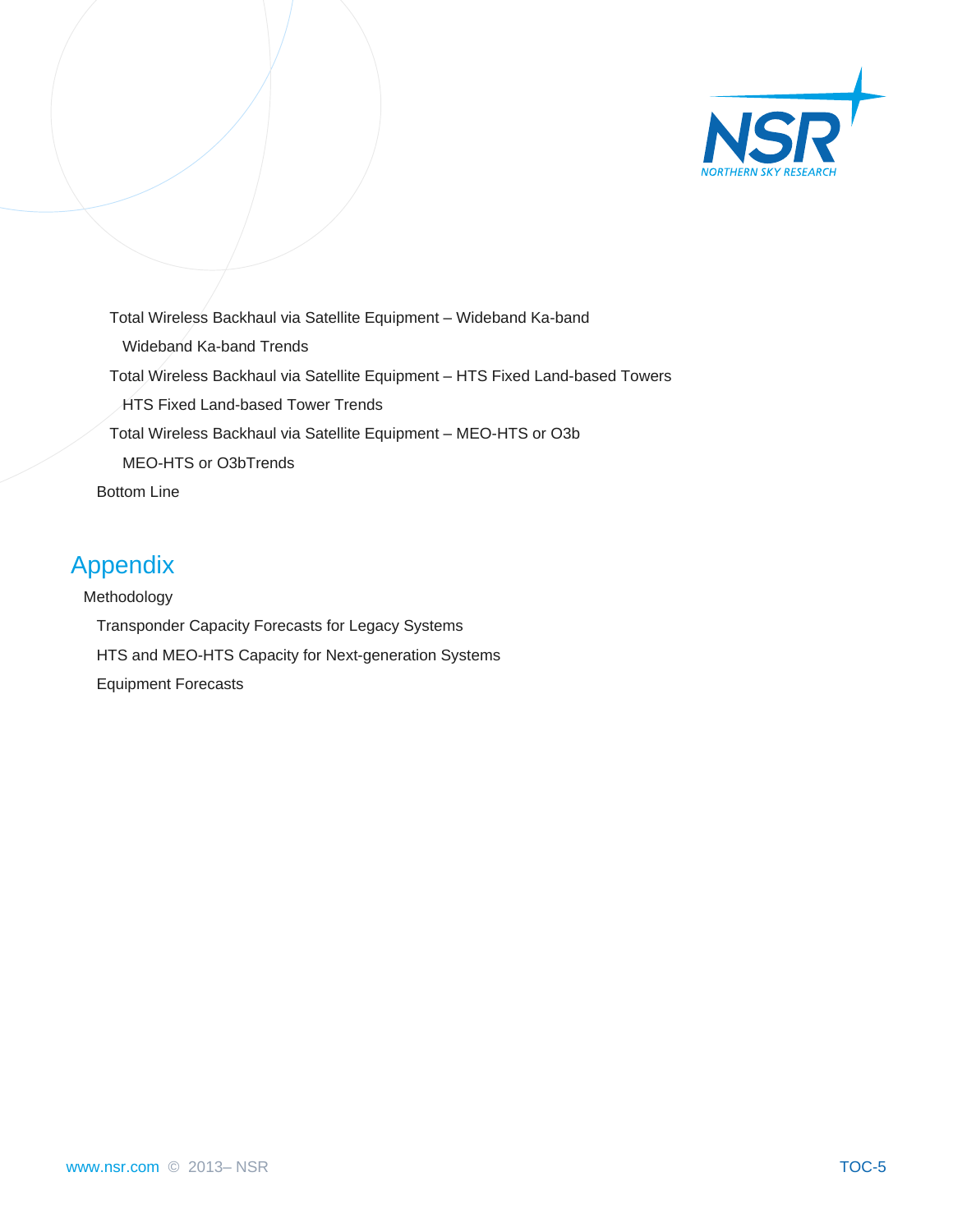

## List of Exhibits

### Executive Summary

- Global Wireless Backhaul Revenues, 2012-2022
- Global Wireless Backhaul In-service Units, 2012-2022
- Global Wireless Backhaul In-service Units, Macrocells & Picocells, 2012
- Global Wireless Backhaul In-service Units, Macrocells & Picocells, 2022
- Global Wireless Backhaul In-service Units, 2G/2.5G vs. 3G/4G, 2012
- Global Wireless Backhaul In-service Units, 2G/2.5G vs. 3G/4G, 2022

### Market Overview

- Global Wireless Backhaul Bandwidth Requirements, 2012- 2022
- Global Wireless Backhaul Unit Shipments, 2012- 2022
- Global Wireless Backhaul In-service Units, 2012-2022
- Global Wireless Backhaul In-service Units, Macrocells & Picocells 2012-2022
- Global Wireless Backhaul In-service Units, 2G/2.5G and 3G/4G, 2012-2022
- Global Wireless Backhaul In-service Units by Region, 2012-2022
- Global Wireless Backhaul Revenues by Region, 2012-2022
- Global Wireless Backhaul Unit Shipments by Region, 2012-2022
- Space Segment Pricing (Annual) Fixed Land-based Towers
- Space Segment Pricing (Annual) Mobility Platforms
- Mobility Platforms Pricing L-band Monthly ARPU
- Global Equipment Pricing by Type (\$)

### Wireless Backhaul Services to Fixed Land-based Towers

- Global Fixed Land Towers Wireless Backhaul Revenues, 2012-2022
- Global Fixed Land Towers Wireless Backhaul In-Service Units, 2012-2022
- Global Wireless Backhaul Units, Macrocells & Picocells, 2012-2022
- Global Wireless Backhaul Units, 2G/2.5G and 3G/4G, 2012-2022
- Global Fixed Land Towers 2G/2.5G Wireless Backhaul In-service Units by Platform, 2012-2022
- Global Fixed Land Towers 3G/4G Wireless Backhaul In-service Units by Platform, 2012-2022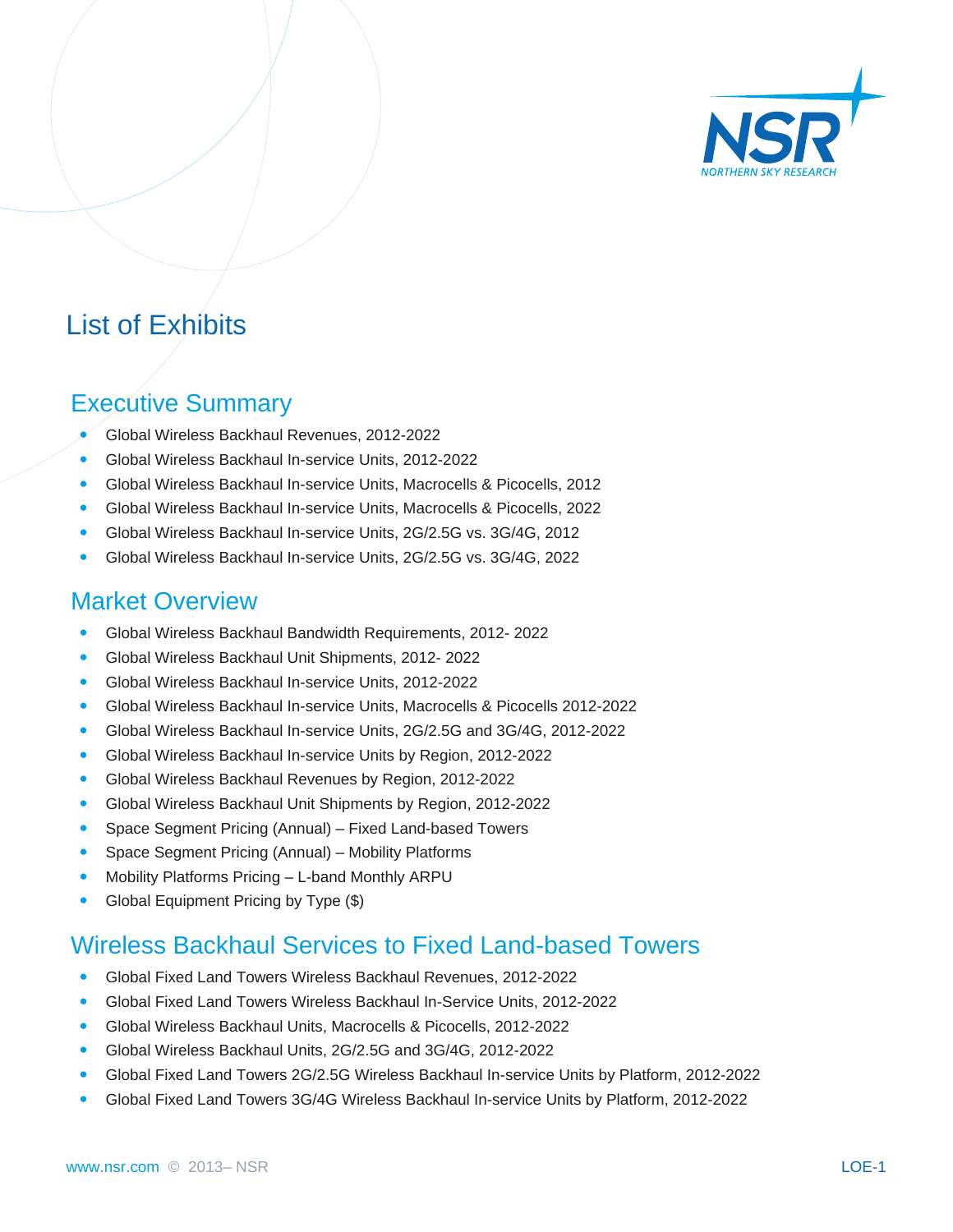

- Global Fixed Land Towers 3G/4G Wireless Backhaul Bandwidth Requirements, 2012-2022
- Global Fixed Land Towers Wireless Backhaul Revenues by Region, 2012-2022
- Global Fixed Land Towers Wireless Backhaul In-service Units by Region, 2012-2022
- North America Fixed Land Towers Wireless Backhaul Revenues by Region, 2012-2022
- Latin America Fixed Land Towers Wireless Backhaul Revenues by Region, 2012-2022
- Western Europe Fixed Land Towers Wireless Backhaul Revenues by Region, 2012-2022
- Central & Eastern Europe Fixed Land Towers Wireless Backhaul Revenues by Region, 2012-2022
- Middle East/North Africa Fixed Land Towers Wireless Backhaul Revenues by Region, 2012-2022
- Sub Saharan Africa Fixed Land Towers Wireless Backhaul Revenues by Region, 2012-2022
- Asia Fixed Land Towers Wireless Backhaul Revenues by Region, 2012-2022
- Global Wireless Backhaul SCPC & TDMA Units, 2012-2022
- Global TDMA Wireless Backhaul Units, Macrocells & Picocells, 2012-2022
- Global SCPC Wireless Backhaul In-service Units by Region, 2012-2022
- Global TDMA Wireless Backhaul In-service Units by Region, 2012-2022
- Global TDMA & SCPC Wireless Backhaul space Segment Revenues, 2012-2022
- Global C-band TPEs for Wireless Backhaul Services by Region, 2012-2022
- Global Ku-band TPEs for Wireless Backhaul Services by Region, 2012-2022
- Global TDMA & SCPC Wireless Backhaul space Segment Revenues by Region, 2012-2022
- Global HTS Fixed Wireless Backhaul Services Market, 2012-2022
- Global HTS Fixed Wireless Backhaul Bandwidth Needs, 2012-2022
- Global HTS Fixed Wireless Backhaul Bandwidth Needs by Region, 2012-2022
- Global HTS Fixed Wireless Backhaul Revenues by Region, 2012-2022
- Global HTS Fixed Wireless Backhaul In-service by Region, 2012-2022
- Global MEO-HTS Wireless Backhaul Services Market, 2012-2022
- Global MEO-HTS Wireless Backhaul Bandwidth Requirements by Region, 2012-2022
- Global MEO-HTS Wireless Backhaul Revenues by Region, 2012-2022
- Global MEO-HTS Wireless Backhaul In-service by Region, 2012-2022
- Global Ka-band Wideband Wireless Backhaul Services Market, 2012-2022
- Global Ka-band Wideband Wireless Backhaul Bandwidth Requirements by Region, 2012-2022
- Global Ka-band Wideband Wireless Backhaul Revenues by Region, 2012-2022
- Global Ka-band Wideband Wireless Backhaul In-service by Region, 2012-2022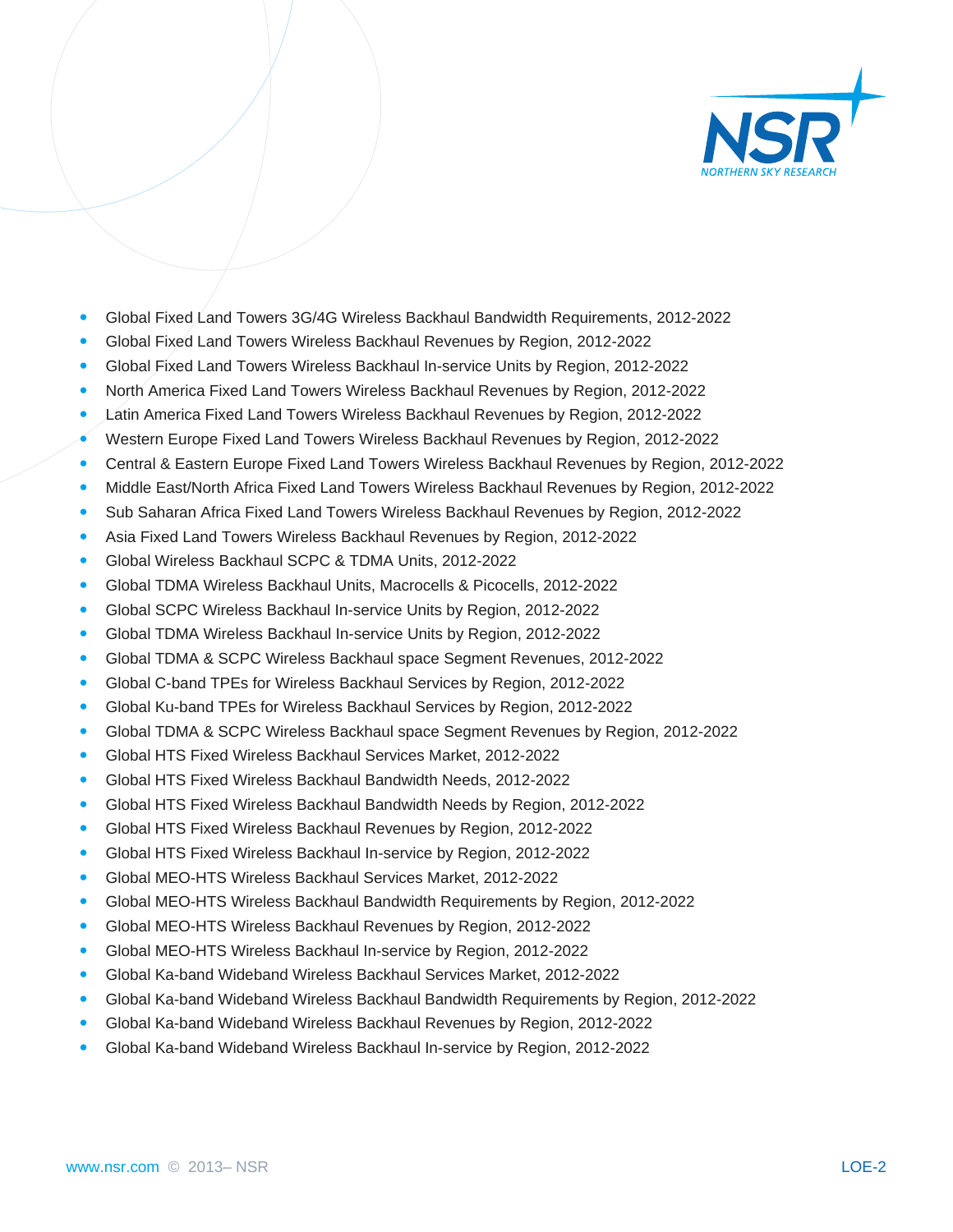

## Wireless Backhaul Services to Mobility Platforms – Land, Air & Sea

- Aeronautical Satcom Addressable Market by Air Frame
- Total Maritime Addressable Market
- Global Mobility Platforms Wireless Backhaul Retail & Wholesale Revenues, 2012-2022
- Global Mobility Platforms Wireless Backhaul Retail & Wholesale ARPU, 2012-2022
- Global Mobility Platforms Wireless Backhaul Retail Revenues by Region, 2012-2022
- Global Mobility Platforms Wireless Backhaul Wholesale Revenues by Region, 2012-2022
- Global Mobility Platforms Wireless Backhaul Retail Revenues, Land, Air & Sea, 2012-2022
- Global Mobility Platforms Wireless Backhaul Wholesale Revenues, Land, Air & Sea, 2012-2022
- Global Mobility Platforms Wireless Backhaul TPE and HTS Demand, 2012-2022
- Global Mobility Platforms Wireless Backhaul TPE and bandwidth Revenues, Land, Air & Sea, 2012-2022
- Global Mobility Platforms Wireless Backhaul Units, 2012-2022
- Global Mobility Platforms Wireless Backhaul Units by Region, 2012-2022
- Global Mobility Platforms Wireless Backhaul Units by Type, 2012-2022
- Global Mobility Platforms Wireless Backhaul Units, Land, Air & Sea, 2012-2022
- Global Mobility Platforms Wireless Backhaul Units, Macrocells & Picocells, 2012-2022
- Landmobile Backhaul Units
- Landmobile Backhaul Ku-band Units
- Landmobile Backhaul Units by Region, 2012-2022
- Landmobile Backhaul Retail & Wholesale Revenues, 2012-2022
- Landmobile Backhaul Retail Revenues by Region, 2012-2022
- Landmobile Backhaul Wholesale Revenues by Region, 2012-2022
- Landmobile Backhaul Retail & Wholesale ARPU, 2012-2022
- Global Landmobile Ku-band TPE and HTS Demand, 2012-2022
- Global Landmobile Ku-band bandwidth Requirements by Region, 2012-2022
- Global Landmobile HTS Bandwidth Requirements by Region, 2012-2022
- Aeronautical Backhaul Units
- Aeronautical Backhaul Units by type
- Aeronautical Backhaul Units by Region, 2012-2022
- Aeronautical Backhaul Retail & Wholesale Revenues, 2012-2022
- Aeronautical Backhaul Retail Revenues by Region, 2012-2022
- Aeronautical Backhaul Wholesale Revenues by Region, 2012-2022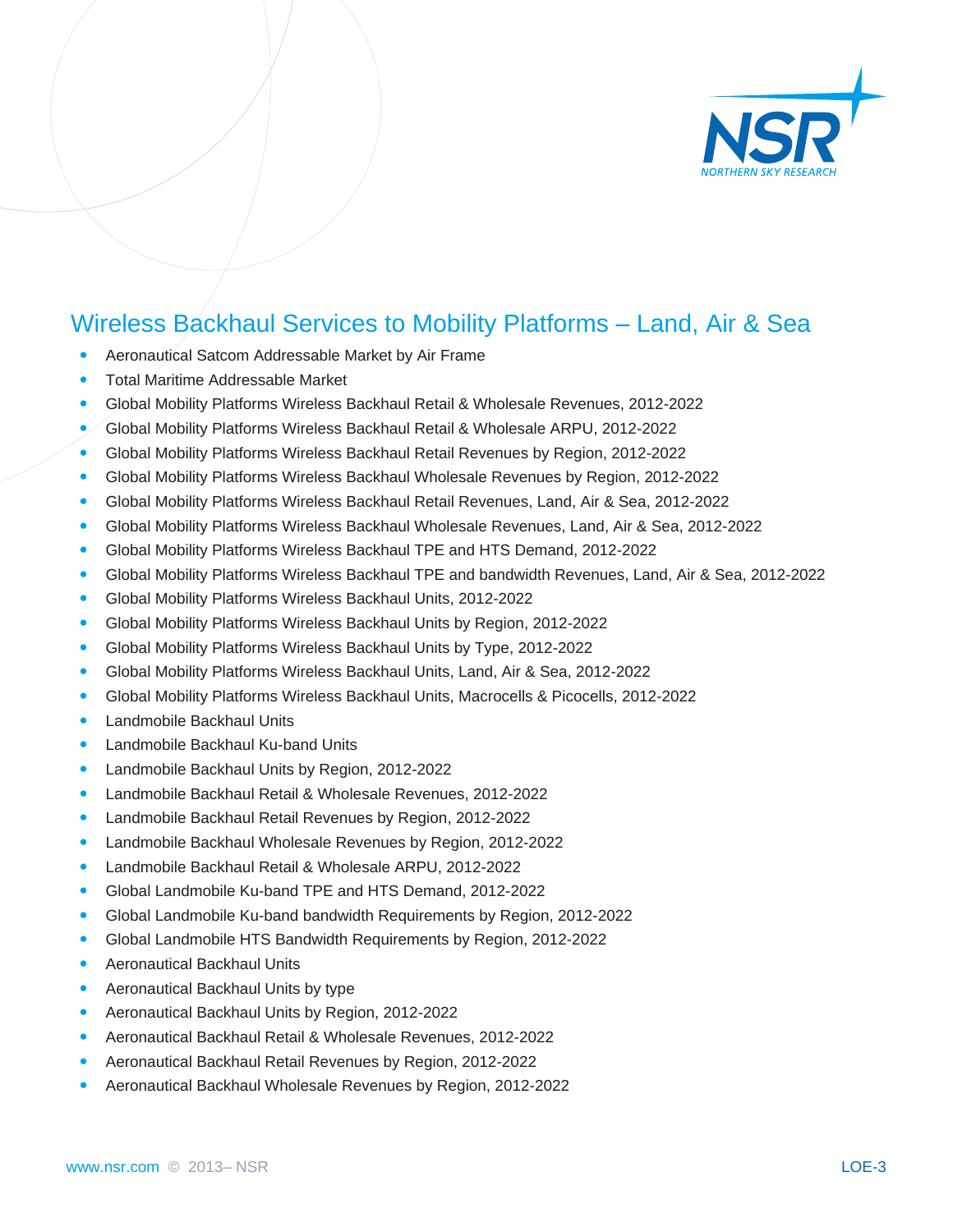

- Aeronautical Backhaul Retail & Wholesale ARPU, 2012-2022
- Global Aeronautical Ku-band TPE and HTS Demand, 2012-2022
- Global Aeronautical Ku-band Transponder Requirements by Region, 2012-2022
- Global Aeronautical HTS bandwidth Requirements by Region, 2012-2022
- Maritime Backhaul Units
- Maritime Backhaul Units by type
- Maritime Backhaul Units by Region, 2012-2022
- Maritime Backhaul Retail & Wholesale Revenues, 2012-2022
- Maritime Backhaul Retail Revenues by Region, 2012-2022
- Maritime Backhaul Wholesale Revenues by Region, 2012-2022
- Maritime Backhaul Retail & Wholesale ARPU, 2012-2022
- Global Maritime TPE and HTS Demand, 2012-2022

## Wireless Backhaul Equipment

- Global Wireless Backhaul Equipment Revenues, 2012- 2022
- CPE Equipment Prices for Wireless Backhaul to Mobility Platforms, 2012-2022
- CPE Equipment Prices for Wireless Backhaul to Mobility Platforms by Type, 2012-2022
- Next-gen CPE Equipment Prices for Wireless Backhaul to Fixed Towers, 2012-2022
- Legacy CPE Equipment Prices for Wireless Backhaul to Fixed Towers, 2012-2022
- Global Wireless Backhaul Equipment Revenues by Region, 2012- 2022
- Global Wireless Backhaul Equipment Revenues by Type, 2012- 2022
- Global Wireless Backhaul Equipment Revenues, Macrocells & Picocells, 2012- 2022
- Global Wireless Backhaul Unit Shipments, 2012- 2022
- Global Wireless Backhaul Unit Shipments by Region, 2012- 2022
- Global Wireless Backhaul Unit Shipments by Type, 2012- 2022
- Global Wireless Backhaul Unit Shipments, Macrocells & Picocells, 2012- 2022
- Global Mobility Platforms Unit Shipments, 2012-2022
- Global Mobility Platforms Unit Shipments by Region, 2012-2022
- Global Mobility Platforms Unit Shipments by Type, 2012-2022
- Global Mobility Platforms Wireless Backhaul Equipment Revenues, 2012-2022
- Global Mobility Platforms Wireless Backhaul Equipment Revenues by Region, 2012-2022
- Global Mobility Platforms Wireless Backhaul Equipment Revenues by Type, 2012-2022
- Global SCPC & TDMA to Fixed Towers Unit Shipments, 2012-2022